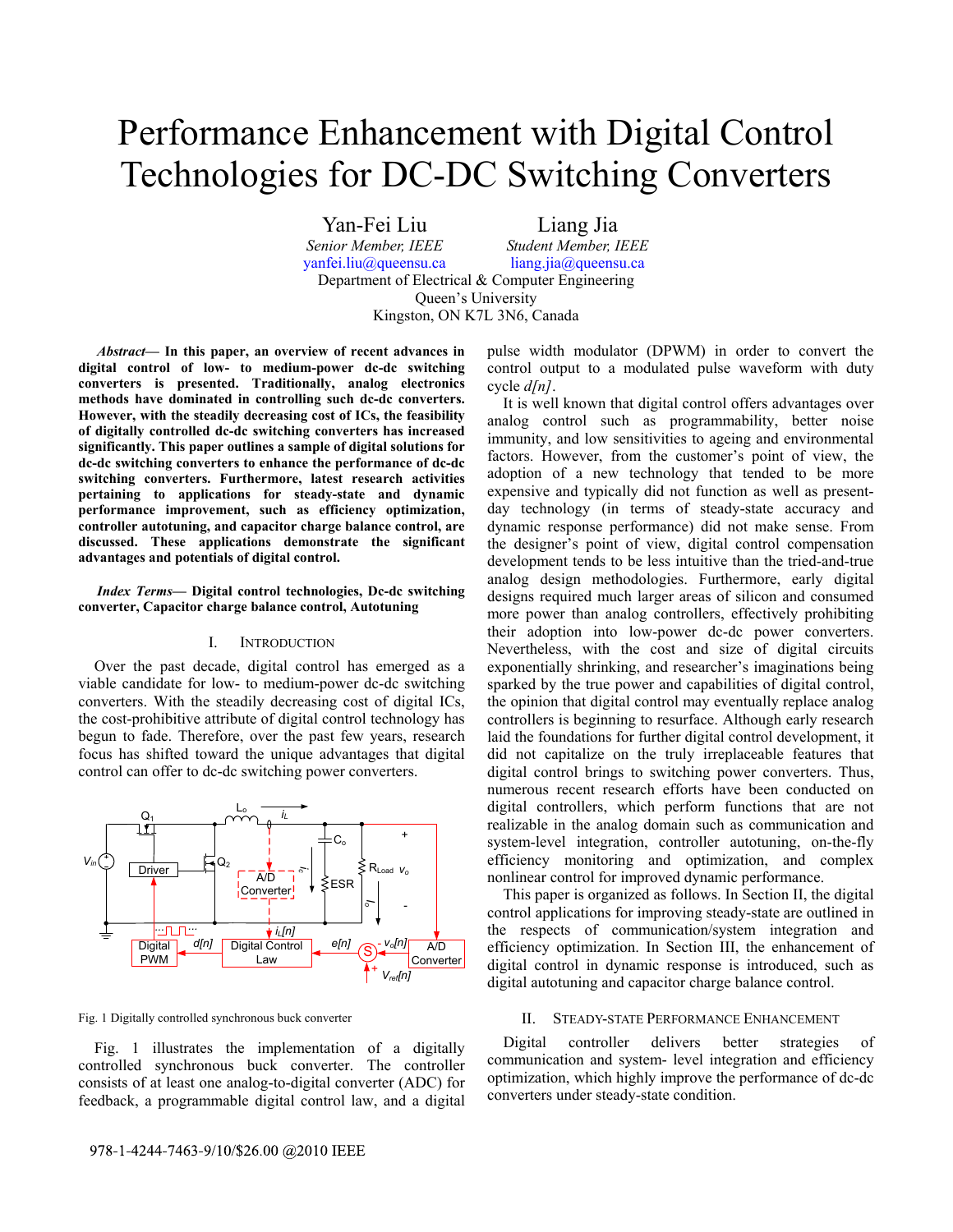## *A. Communication- and System-level Integration*

With the complexity of modern devices, it is a very rare occurrence that a single power converter is responsible for powering an entire digital system. For example, a typical motherboard will possess a central processing unit (CPU), a graphics processing unit (GPU), RAM, audio processing, associated logic, etc. Each device will have specific power specifications, and thus, requires its own power converter. As the operation of the aforementioned devices is typically highly integrated, it is also necessary that there be some level of power management communication between the different devices in one board as well as communication and control between the boards in the system.

Such a need for complex system integration has significantly contributed to digital control's emergence into the mainstream marketplace. Many semiconductor companies have developed dc-dc digital controller products which are capable of communicating through the PMBus power management protocol.

Through serial communication, up to 127 dc-dc digital converters can be addressed and accessed by a central system controller, as illustrated in Fig. 2. The PMBus protocol defines a communication language of more than 100 powermanagement specific commands. The advantages of such a system-wide communication network are vast; however, some obvious advantages include the following aspects:

1) *Power-Up/Power-Down Sequencing:* For complex systems such as a motherboard, there is typically a specified power-up/power-down sequence for the various devices. For example, it may be required that converter A's output voltage be at least 75% of its nominal voltage before converter B's soft-start procedure is to begin. Digital communication of devices allows for a simplified and systematic approach to such sequencing issues.

2) *Fault Detection and Reaction:* Through the PMBus protocol, pertinent information such as input/output voltage, load current, operating temperature (along with any corresponding operating faults) can be monitored by a central system controller. Through the use of a central controller, a fault detected in one converter will result in the intelligent shutdown of subsequent controllers in order to minimize the possibility of damage. Without such a communication network, faults would merely cascade through the system in an uncontrolled manner, thus increasing the risk of damage.

3) *"Field" Reconfiguration of Power Converters:*  Typically, modification of a converter's control parameters (i.e., switching speed, compensator coefficients, fault tolerances, etc.) would require the recall and removal of the converter. However, through the PMBus interface, it is possible to reconfigure the nonvolatile memory of digital converters in order to permanently modify the control parameters. Such a firmware update is significantly less expensive and requires less offline time. With the recent emergence of the PMBus interface, there has been increasing development of digital controllers in the power electronics industry as the complexity of digital systems continues to increase.



Fig. 2 PMBus Communication concept in multi-converter system

# *B. Efficiency Optimization*

In [2] and [3], continuous modifications are made to the dead time parameters *td,*on and *td,*off (see Fig. 3) in order to decrease the switching loss due to conduction of the synchronous MOSFET's body diode. In [2], predicted optimal dead time values are initially programmed into the digital controller in relation to the converter's output current. To compensate for parameter variation/drift, slow dead time perturbations are added, and the resultant converter efficiency is measured by monitoring the input/output voltage/current. The new optimal dead times for various output currents are mapped by use of an extremum-seeking adaptation algorithm.



Fig. 3 Operation of a synchronous buck converter with dead time

The algorithm presented in [3] does not map optimal dead times to specified output currents, but rather dynamically varies the dead time of the algorithm searching for duty cycle minima points (which indicate peaks in efficiency).

The main advantage of the optimization scheme presented in [2] is its rapid response to dynamic load conditions; however, the optimization scheme presented in [3] may be easier to implement as it is effectively sensor-less and possesses a significantly simpler algorithm. Energy efficiency of switching converters has become an increasingly important topic, both due to the booming market of mobile electronic devices and the rising concern of environmental impact. It is possible, by the use of digital control, to make on-the-fly adjustments to the operating parameters of a switching converter for optimizing efficiency.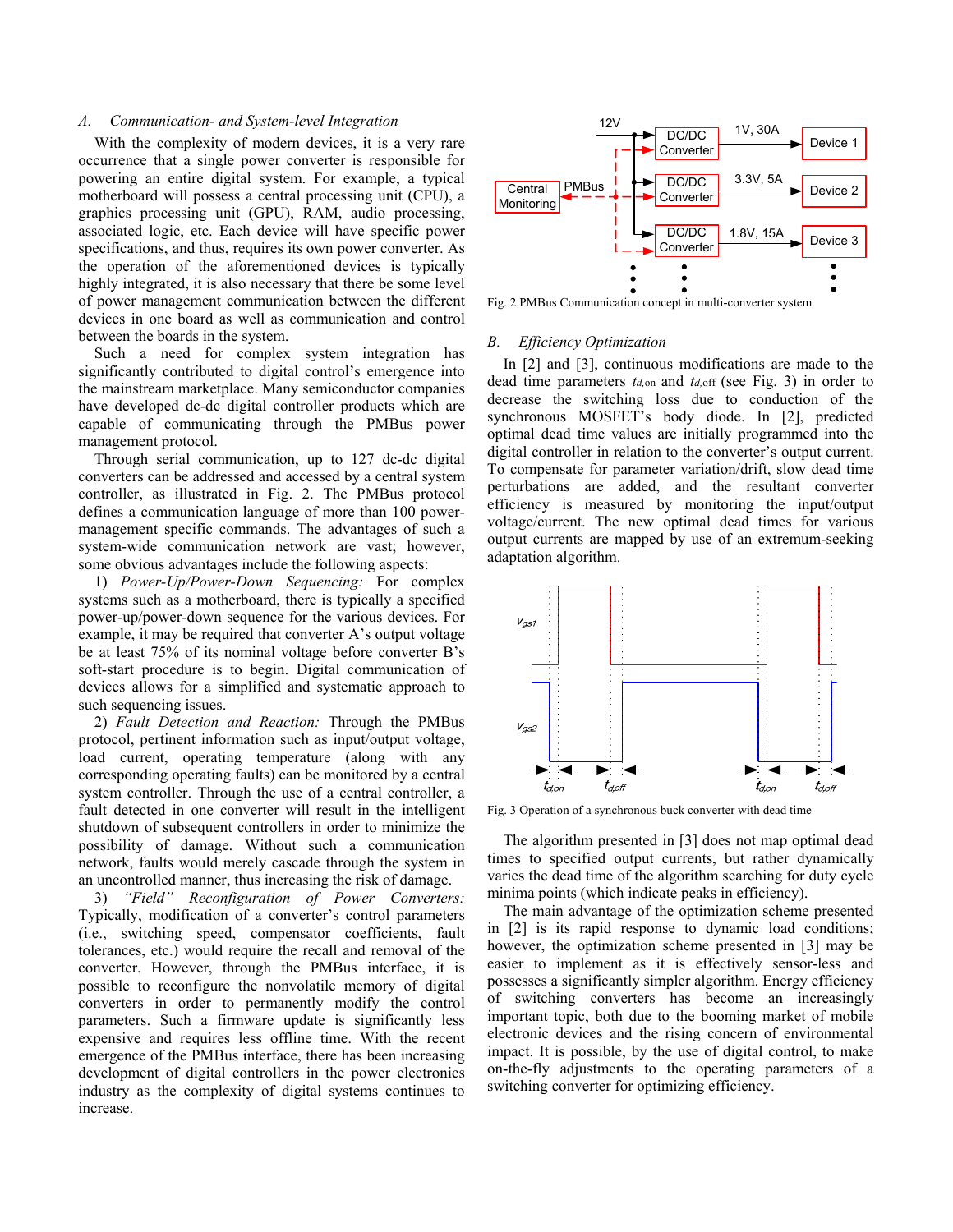For example, digital control can play an important role in improving efficiency for multiphase buck converter applications. By digitally scheduling the activation and deactivation of phases dependent on load/thermal conditions, the efficiency of a converter can be improved significantly. This practice is commonly referred to as "phase-shedding". During light-to-heavy load transitions, additional phases will be activated to provide current to the increased load. In [4], during phase activation, the controller quickly balances the activated phase through a nonlinear predictive control scheme. This controller behavior would be very difficult to achieve through analog control. By rapid current balancing, the control method decreases the conduction loss following phase activation. However, experimental results are presented only for slowly varying load currents. Further investigation is required to determine the controller's proper response when the  $di<sub>o</sub>/dt$  value is very large.



Fig. 4 Nonlinear digital phase balancing following phase activation.

In [5], a digital current balance scheme is presented, which intelligently adjusts the phase duty cycles based on efficiency, rather than nominal inductor current values (see Fig. 4). It is demonstrated that efficiency is suboptimal when the current is balanced perfectly and the phase resistance is mismatched. Thus, the controller operates by iteratively attempting to minimize the difference between the duty cycles of each phase while maintaining proper voltage regulation, which is demonstrated to minimize the total conduction loss of the converter. By adjusting the phase currents in this fashion, conduction loss and thermal management are significantly improved for mismatched multiphase converters.

#### III. DYNAMIC PERFORMANCE ENHANCEMENT

Digital control is well-suited for the development of adaptive tuning and hybrid linear/nonlinear controllers, which enhance the dynamic performance of dc-dc converters significantly. In this section, the recent research on the digital autotuning and capacitor charge balance controller will be discussed.

#### *A. Autotuning*

"Autotuning" is an exclusively digital tool that has tremendous marketing potential. The idea of a "plug-andplay" controller that can automatically identify and control a converter has attracted interest from both industry and academia. Typically, analog inductor current measurement has only been as accurate as the model of the converter. Inductor current measurement is often necessary for overcurrent protection, multiphase current balancing, and loadline regulation. A popular analog current measurement method is to add a parallel *RC* branch across the output inductor and measure the voltage across the capacitor of the parallel branch. For correct current measurement, the time constant of the *RC* branch should be equal to the time constant of the inductor and its parasitic dc resistance (DCR). However, inductor tolerances along with varying thermal conditions that cause varying DCR present challenges to precise inductor current measurement.



Fig. 5 Digital tuning of an analog *RC* inductor current sensor

In [6], a controller is presented that automatically tunes an analog *RC* current measurement sensor by use of a digital potentiometer (see Fig. 55). It accomplishes this by simply observing the output voltage slope of a load-line regulated converter, following a large-load transient. As shown in Fig. 6 6, when the *RC* filter is properly tuned to the inductor *RL* constant, the output voltage response is relatively flat when the load current is known to be flat. If the magnitude of the output voltage slope is greater than a specified threshold, the *RC* constant is adjusted.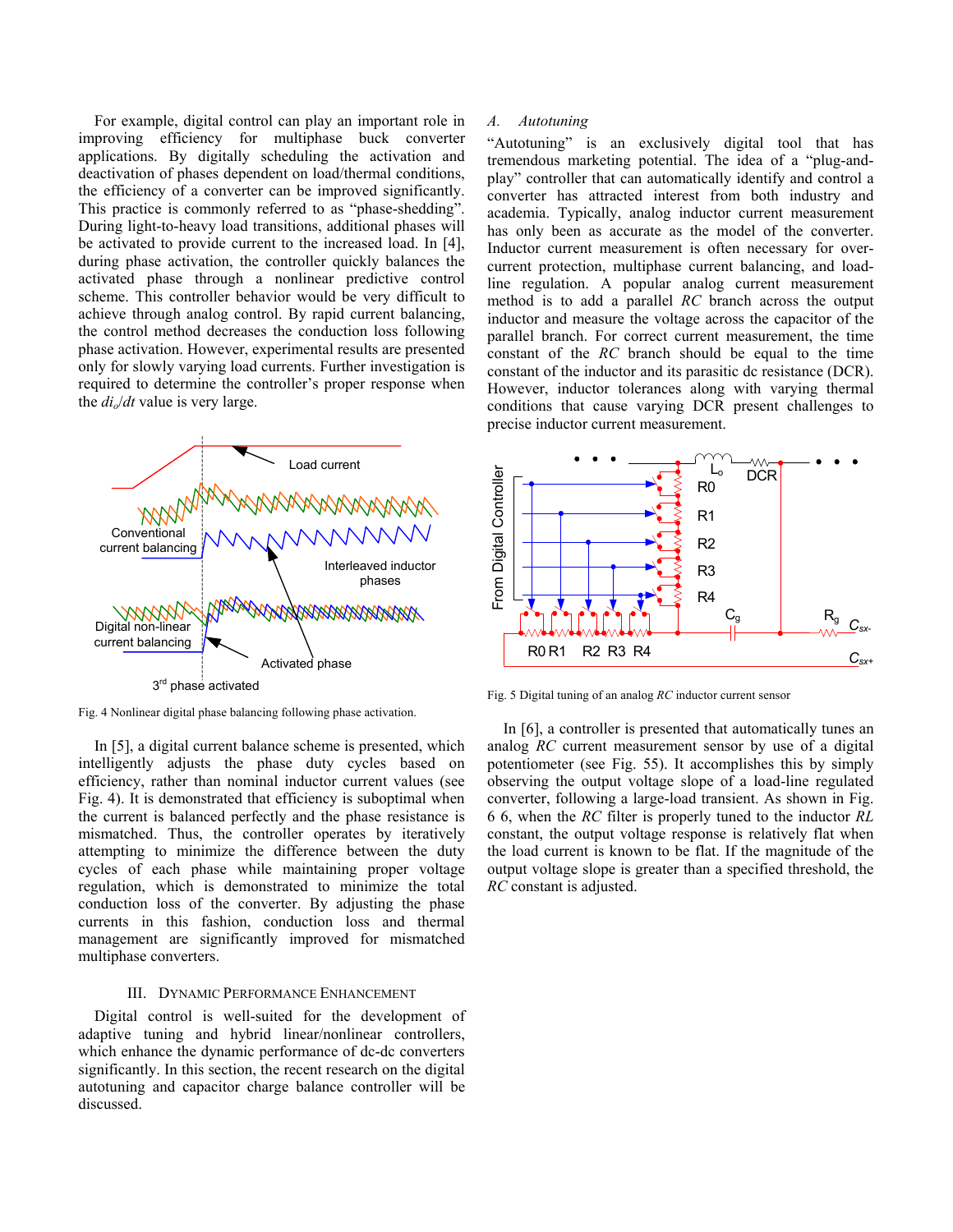

Fig. 6 Autotuning effect on a buck converter with load-line regulation

By use of digital control, it is also possible to predict the converter parameters *L*, *C*, ESR, etc., and automatically calculate the compensation coefficients based on bandwidth and phase margin requirements. This is accomplished in [7]– [11] by injecting a specified frequency into the control loop or by adding/amplifying a nonlinearity that causes the output voltage to appear limit cycle oscillation. In [5], the DPWM resolution is intentionally degraded for a short period such that the coarse DPWM resolution will lead to controlled (limit cycle oscillation) LCO. In order to amplify the LCO effect, the digital compensator is temporarily replaced with a PI configuration. By measuring the frequency of the resultant LCO, information related to the converter resonant frequency and output capacitance can be calculated. By measuring the amplitude of the resultant LCO, it is also possible to estimate the Q-factor of the converter (and thus, the load resistance/current). The information is used to design a proper PID by extracting appropriate parameters from LUTs (provided that the load current remains relatively constant).



Fig. 7 Nonlinear relay to induce LCOs

In [12] and [13], autotuning is accomplished by introducing a nonlinear relay into the control loop, as shown in Fig. 77. The relay essentially acts as a 1-bit quantizer, causing LCO at the output. When *Gc* (*z*) is adjusted to an integrator (causing a 90° phase lag in the loop), the output voltage will oscillate at the resonant frequency of the converter. This frequency is measured and stored. This allows for the proper placement of the first zero of a PID compensator. The new PID controller is passed through a

low-pass filter to force the desired phase margin at the desired crossover frequency. The second zero is then iteratively placed until the output oscillates at the crossover frequency. After the two zeroes are placed, the compensator gain is set by using the desired bandwidth, zero placement, and an asymptotic Bode plot estimation. The relay function is disabled after the tuning process is completed, allowing for normal loop operation. The advantage of the aforementioned method is that only the frequency of the output voltage oscillation is required to be measured; the amplitude is not required, allowing for more robust operation.

On the other hand, the above-mentioned autotuning algorithms [7]-[10] induce a relatively large voltage oscillation at the output of the converter for a short period of time in order to tune the controller. However, the autotuning algorithm presented in [11] follows a different approach, as illustrated in Fig. 88. The system operates by continuously injecting a varying frequency square wave  $V<sub>z</sub>$  into the DPWM input signal *Vx*. The DPWM input signal and the digital compensator output signal  $V<sub>v</sub>$  are passed though a bandpass filter (bandpass equal to the injected frequency) and measured by the digital stability monitor. The injected frequency is adjusted until the magnitude of the two measured filtered signals are equal (indicating the crossover frequency  $f_c$ ). By comparing the zero-crossover points of the two signals  $V_y$  and  $V_x$ , the phase margin  $\varphi_m$  of the system can also be calculated. The measured crossover frequency and phase margin are subtracted from the desired crossover frequency and phase margin to produce crossover frequency and phase margin errors  $(f_{c\_err}$  and  $\varphi_{m\_err}$ , respectively). A relatively low-bandwidth multi-input–multi-output (MIMO) controller continuously adjusts the controller's coefficients in an attempt to minimize the  $f_c$ <sub>err</sub> and  $\varphi_m$ <sub>err</sub>.



Fig. 8 Autotuning based on continuous phase margin measurement

#### *B. Capacitor Charge Balance Control*

A major application of dc-dc Buck converter is for powering modern processors in the computing industry. Due to the increasing load step/slew value and the stringent requirements of the regulated output voltage, the bandwidth barrier of the conventional linear mode controller needs to be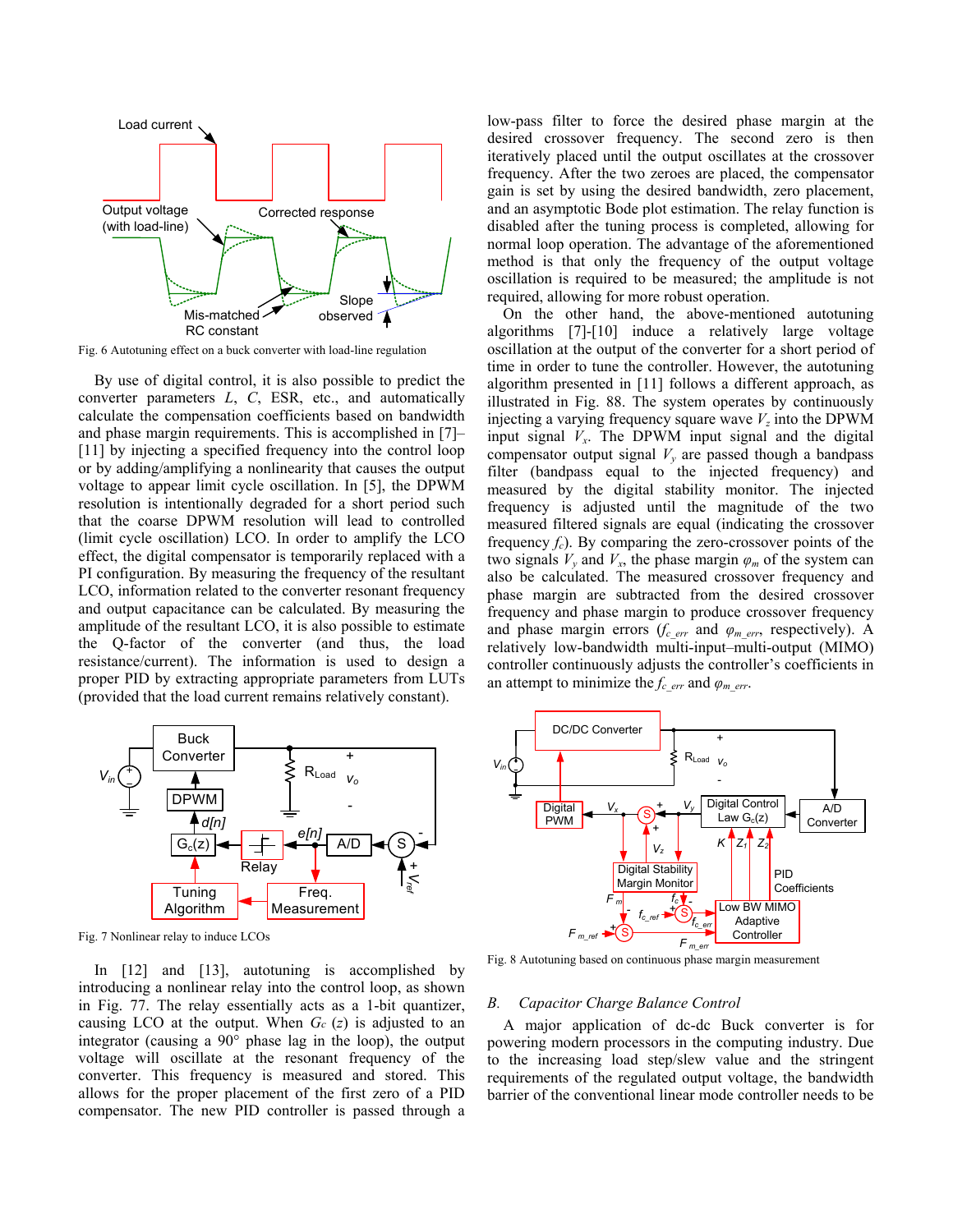broken through. Although multiphase dc-dc buck converter with conventional controller solution is provided in the market, the incremental transferred cost on the output capacitors apparently limits the applicability of this solution for the future. Under such demands, many advanced control methods are proposed to minimize the concerns or modifications on the hardware design, but achieving optimal or suboptimal response, for example,  $V^2$  control, sliding mode control and capacitor charge balance control.

Charge balance control (CBC, also known as time-optimal control) involves attempting to drive a converter to steady state in the theoretically minimum time and was introduced in [18] for load transient and [23] for input voltage transient. Charge balance controllers typically behave as a linear controller when the converter experiences steady-state conditions and as a nonlinear controller following a transient event. For example, as illustrated in Fig. 99, for a buck converter undergoing a load step transient, it involves a single switching transition at a precise moment. Due to the complex derivation involved, initially, this is well-suited for digital control and has received considerable research attention [14]-[23] and [24]-[27]. The concept involves determining the capacitor current zero-crossover point to estimate the output voltage peak/valley point [25] at *t*1. Another key time point is to decide when the switching state of the main switch should be changed, as shown in Fig. 99, at *t*2. Finally, the linear mode of controller will take over the regulation task after  $t_3$ .



Fig. 9 CBC response under load step transient

In [23], shown in Fig. 1010, a new optimal two-switching cycle compensation algorithm is proposed to achieve optimal transient performance for DC-DC converters under an input voltage change. Using the principle of capacitor charge balance, the proposed algorithm predicts the optimized twoswitching cycle duty cycle series to drive the output voltage back to the steady state when the input voltage changes. But the algorithm will lose capabilities for regulation ultrafast and large input voltage transient cases.



Fig. 10 Charge balance controller response to an input voltage transient

The controller proposed in [18] employs a asynchronous ADC to capture the time point  $t_1$  based on the voltage valley/peak and uses this information to calculate the optimal switching time instants/intervals, while in [21] and [22], the information is used to calculate the correspondingly mapped output voltage at which the controller should alter its output (ON/OFF) state. An advantage of the controller presented in [21] and [22] is that the inductor and capacitor values are not required; however, it is assumed that the ESR of the capacitor is negligible. If not, the capacitor and ESR values would be required in order to compensate the lead time caused by ESR. From practical design point of view, a current limiting scheme is also concerned in [26], while, fast dynamic response performance can be achieved with proper modifications on original CBC algorithm.

A digital implementation of CBC concept is discussed in [25] based on its analog counterpart [24]. In [25], a current estimation algorithm is presented for predicting capacitor current zero-crossover at  $t_1$ . And a double accumulator is employed using FPGA to emulate the double integrator in analog domain [24] and enhance the previous controller performance for AVP extension. With the help of double accumulator/integrator, the algorithm dependence on inductance can be removed, however, for AVP applications the capacitance is still required to be known accurately for determining  $t_2$  in the algorithm.

The above nonlinear controllers can be extended to multiphase operation [27] and [28]. In [27], rather than minimum recovery time, it compromises the aim only at achieving the minimum voltage deviations. Further, a smooth controller transition is realized by inserting specified ON/OFF sequences right after the capacitor current undergoes zero-crossover, shown in Fig. 111. However, under a negative load step transient, the improvement is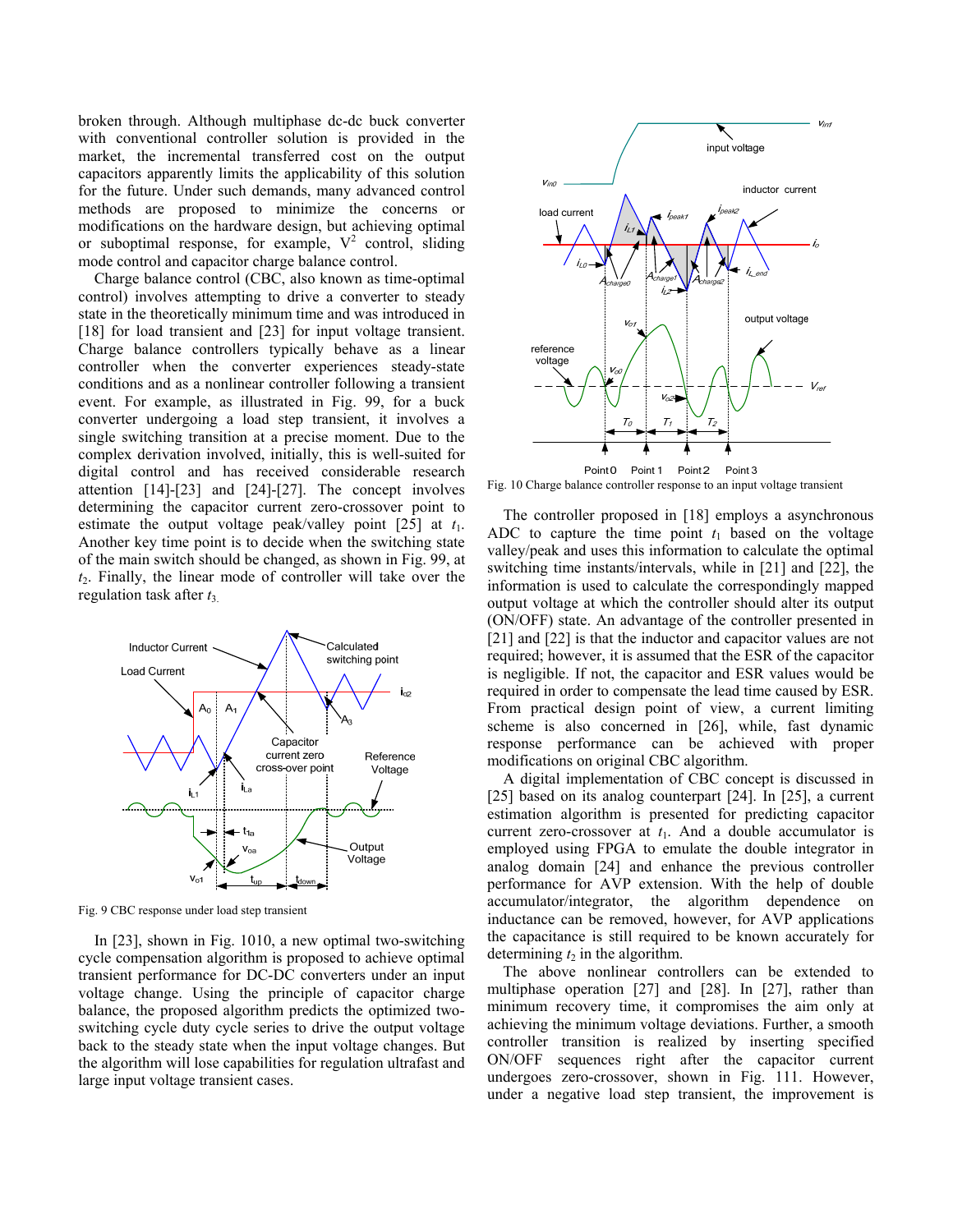



Fig. 11 Principle of operation of the "large-small" signal compensator during light-to-heavy with inserted control sequence

In [28], a current mode digital CBC controller is presented for multiphase Buck converters, which takes advantage of peak current control on the phase inductors to achieve minimum recovery time. During transients shown in Fig. 122, new steady-state current information can be collected at the voltage valley/peak point and the digital peak current reference can be calculated and set based on CBC principles. However, both of the methods [27] and [28] are still limited for low ESR Buck converters and sensitive for passive components' value. Also, the controllers will not work as well for example, if a negative load step occurs before the valley point resulted from a previous positive load step is approached.



Fig. 12 The key waveforms of a single-phase power stage during a light-to heavy load transient. Top: output voltage; Bottom: the inductor current.

It is demonstrated in [24] shown in Fig. 133 that for lowduty-cycle conversion applications (e.g., 12  $V_{dc} \rightarrow 1.5 V_{dc}$ ), the voltage overshoot caused by a step-down load current transient may be more than five times as large as the corresponding voltage undershoot caused by a positive current step of equal magnitude.

This is illustrated in Fig. 133. Therefore, to adhere to voltage specifications, capacitor selection must be based on the larger voltage overshoot condition. Numerous topology modifications to Buck and synchronous Buck converters have been proposed to address the aforementioned problem. Ideally, the steady-state duty cycle would be close to 50% in order to achieve a symmetrical transient response to positive and negative load current changes. One solution is to use two synchronous Buck converters in series in order to increase the duty cycle of the second stage. For example, the first stage could convert the voltages 12  $V_{dc} \rightarrow 5$   $V_{dc}$  and the second stage could convert the voltages 5  $V_{dc} \rightarrow 1.5$   $V_{dc}$ . Therefore, the second stage's steady-state duty cycle would be increased from 12.5% to 30%, yielding a much more symmetric transient response. This allows the use of a smaller inductor for a fixed inductor current ripple value. This concept is studied extensively



Fig. 13 Asymmetrical transient response to positive and negative load current step change

In [29] and [30]. Three obvious drawbacks of this method are an increase in cost, an increase in physical size, and a decrease in efficiency. However, it is argued in [30] that if a low-enough switching frequency was used in the first stage, then the overall efficiency would not suffer.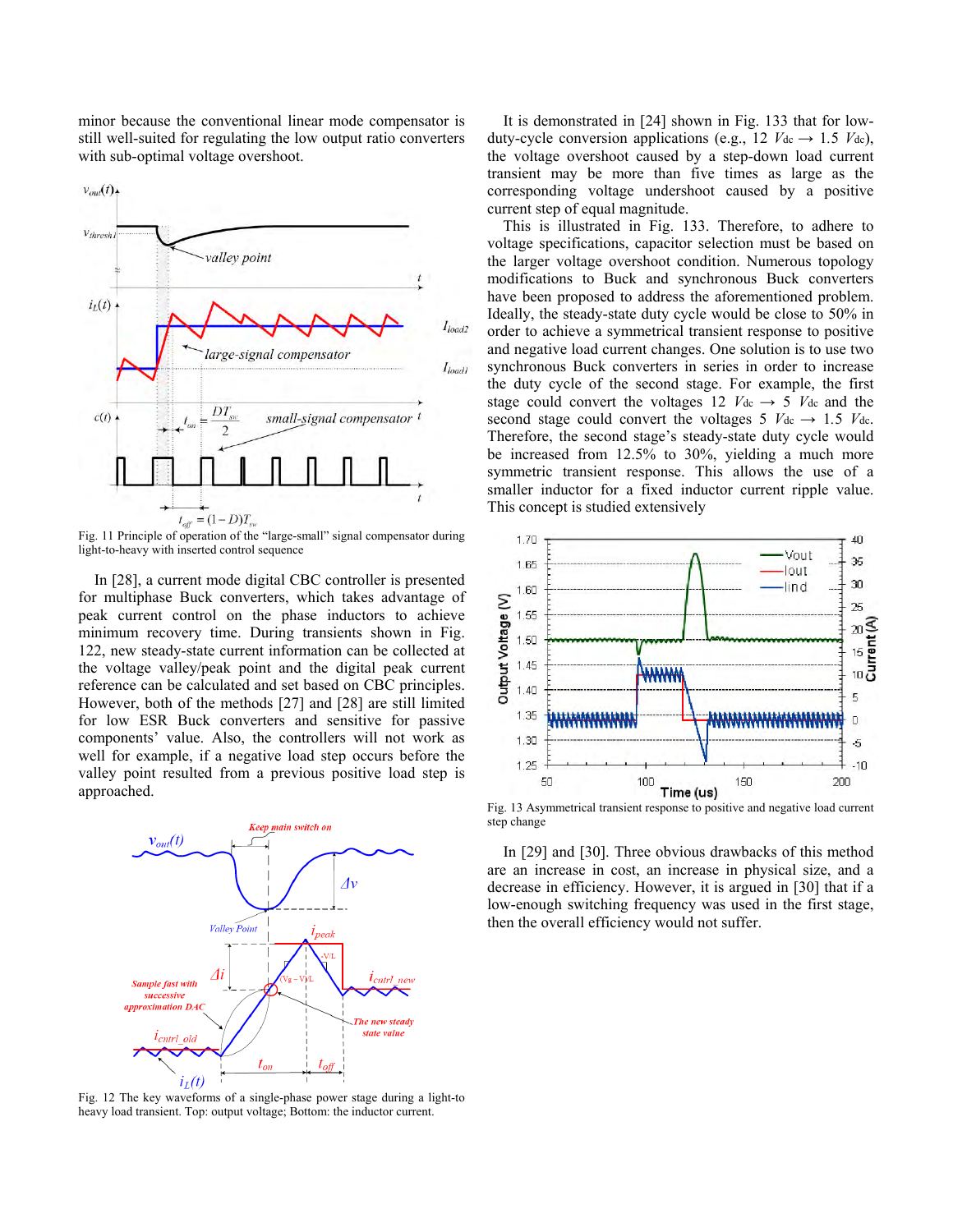

Fig. 14 Peak current mode, constant off-time operation of the proposed controller.

In the paper [31], a controlled auxiliary circuit (CAC) is presented to improve the transient response of a Buck converter. It is well established that for converter applications with a large input/ output voltage ratio, voltage overshoots (due to step-down load transients) are much larger than corresponding voltage undershoots (due to step-up load transients). Therefore, the goal of the proposed method is to reduce the overshoot. The control method only activates the auxiliary circuit during step-down load transients and operates by rapidly transferring excess load current from the output inductor of a Buck converter to the converter's input. The proposed method behaves as a controlled current source shown in Fig. 144 to remove a constant regulated current from the output of the Buck converter. The duration of activation of the auxiliary circuit is also regulated. The proposed circuit has the following advantages:

1) predictable behavior allowing for simplified design;

2) inherent over-current protection;

3) low peak current to average current ratio allowing for use of smaller components.

In addition, the proposed auxiliary controller estimates the magnitude of the unloading transient and sets the auxiliary current proportional to the transient magnitude. This allows for greater design flexibility and increases the auxiliary circuit efficiency for unloading transients of lesser magnitude. In this paper, it is shown through analysis, simulation, and experimental results that a large reduction of voltage overshoot and output capacitor requirements can be realized through the addition of a small MOSFET, diode, and inductor.

Capacitor charge balance control is a concept that has generated numerous digital controllers and subsequent analog designs [14]-[31]. The end result is a very fast reaction to transient events with minimal/reduced settling time. The main drawbacks of the existing CBC implementation methods are as follows:

(1) precise information of converter parameter information such as *L* and *C* is required;

(2) fast and accurate ADC for sensing is needed to detect the voltage peal/valley;

(3) complex computation is embedded in CBC algorithm formulas (i.e. division or square root)

(4) the ESR of the output capacitor is assumed to be negligible.

# IV. CONCLUSIONS

This paper provided a brief review of the present-day topics in digital control of switching converters. As the cost of such controllers decrease and the controller requirements of switching converters become increasingly stringent, it is inevitable that digital controllers will become an integral part of the switching converter industry. Although there still exist some drawbacks to digital control, their unique capabilities such as efficiency optimization, autotuning, and nonlinear control will create a spot that cannot be filled by any analog controller.

#### **REFERENCES**

[1] R. V. White. *Introduction to the PMBus*, Syst. Manage. Interface Forum [Online] http://pmbus.org/docs/introduction\_to\_pmbus.pdf

[2] A. Peterchev and S. R. Sanders, "Digital multimode buck converter control with loss-minimizing synchronous rectifier adaptation," IEEE Trans. Power Electron., vol. 21, no. 6, pp. 1588–1599, Nov. 2006.

[3] V. Yousefzadeh and D. Maksimovic, "Sensorless optimization of dead times in DC–DC converters with synchronous rectifiers," IEEE Trans. Power Electron., vol. 21, no. 4, pp. 994–1002, Jul. 2006.

[4] L. T. Jakobsen, O. Garcia, J. A. Oliver, P. Alou, J. A. Cobos, and M. A. E. Andersen, "Interleaved buck converter with variable number of active phases and a predictive current sharing technique," in *Proc. IEEE Power Electron. Spec. Conf. (PESC)*, 2008, pp. 3360–3365.

[5] J. A. A. Qahouq, L. Huang, and D. Huard, "Efficiency-based autotuning of current sensing and sharing loops in multiphase converters," *IEEE Trans. Power Electron.*, vol. 23, no. 3, pp. 1009–1013, Mar. 2008

[6] S. Saggini, D. Zambotti, E. Bertelli, and M. Ghinoni, "Digital autotuning system for inductor current sensing in voltage regulation module applications," *IEEE Trans. Power Electron.*, vol. 23, no. 5, pp. 2500–2506, Sep. 2008.

[7] Z. Zhao and A. Prodic, "Limit-cycle oscillations based auto-tuning system for digitally controlled DC–DC power supplies," *IEEE Trans. Power Electron.*, vol. 22, no. 6, pp. 2211–2222, Nov. 2007.

[8] W. Stefanutti, S. Saggini, E. Tedeschi, P. Mattavelli, and P. Tenti, "Simplified model reference tuning of PID regulators of digitally controlled DC–DC converters based on crossover frequency analysis," in *Proc. IEEE Power Electron. Spec. Conf. (PESC)*, 2007, pp. 785–791.

[9] M. Shirazi, R. Zane, D. Maksimovic, L. Corradini, and P. Mattavelli, "Autotuning techniques for digitally-controlled point-of-load converters with wide range of capacitive loads," in *Proc. IEEE Appl. Power Electron. Conf. (APEC)*, 2007, pp. 14–20.

[10] W. Stefanutti, P. Mattavelli, S. Saggini, and M. Ghioni, "Autotuning of digitally controlled DC–DC converters based on relay feedback," *IEEE Trans. Power Electron.*, vol. 22, no. 1, pp. 199–207, Jan. 2007.

[11] J. Morroni, R. Zane, and D. Maskimovic, "Design and implementation of an adaptive tuning system based on desired phase margin for digitally controlled DC–DC converters," *IEEE Trans. Power Electron.*, vol. 24, no. 2, pp. 559–564, Feb. 2009.

[12] M. Shirazi, R. Zane, D. Maksimovic, L. Corradini, and P. Mattavelli, "Autotuning techniques for digitally-controlled point-of-load converters with wide range of capacitive loads," in *Proc. IEEE Appl. Power Electron. Conf. (APEC)*, 2007, pp. 14–20.

[13] W. Stefanutti, P. Mattavelli, S. Saggini, and M. Ghioni, "Autotuning of digitally controlled DC–DC converters based on relay feedback," *IEEE Trans. Power Electron.*, vol. 22, no. 1, pp. 199–207, Jan. 2007.

[14] V. Yousefzadeh, A. Babazadeh, B. Ramachandran, E. Alarcon, L. Pao, and D. Maksimovic, "Proximate time-optimal digital control for synchronous buck DC–DC converters," *IEEE Trans. Power Electron.*, vol. 23, no. 4, pp. 2018–2026, Jul. 2008.

[15] A. Babazadeh and D. Maksimovic, "Hybrid digital adaptive control for synchronous buck DC–DC converters," in *Proc. IEEE Power Electron. Conf. (PESC)*, 2008, pp. 1263–1269.

[16] E. Meyer, Z. Zhang, and Y.-F. Liu, "An optimal control method for buck converters using a practical capacitor charge balance technique," *IEEE Trans. Power Electron.*, vol. 23, no. 4, pp. 1802–1812, Jul. 2008.